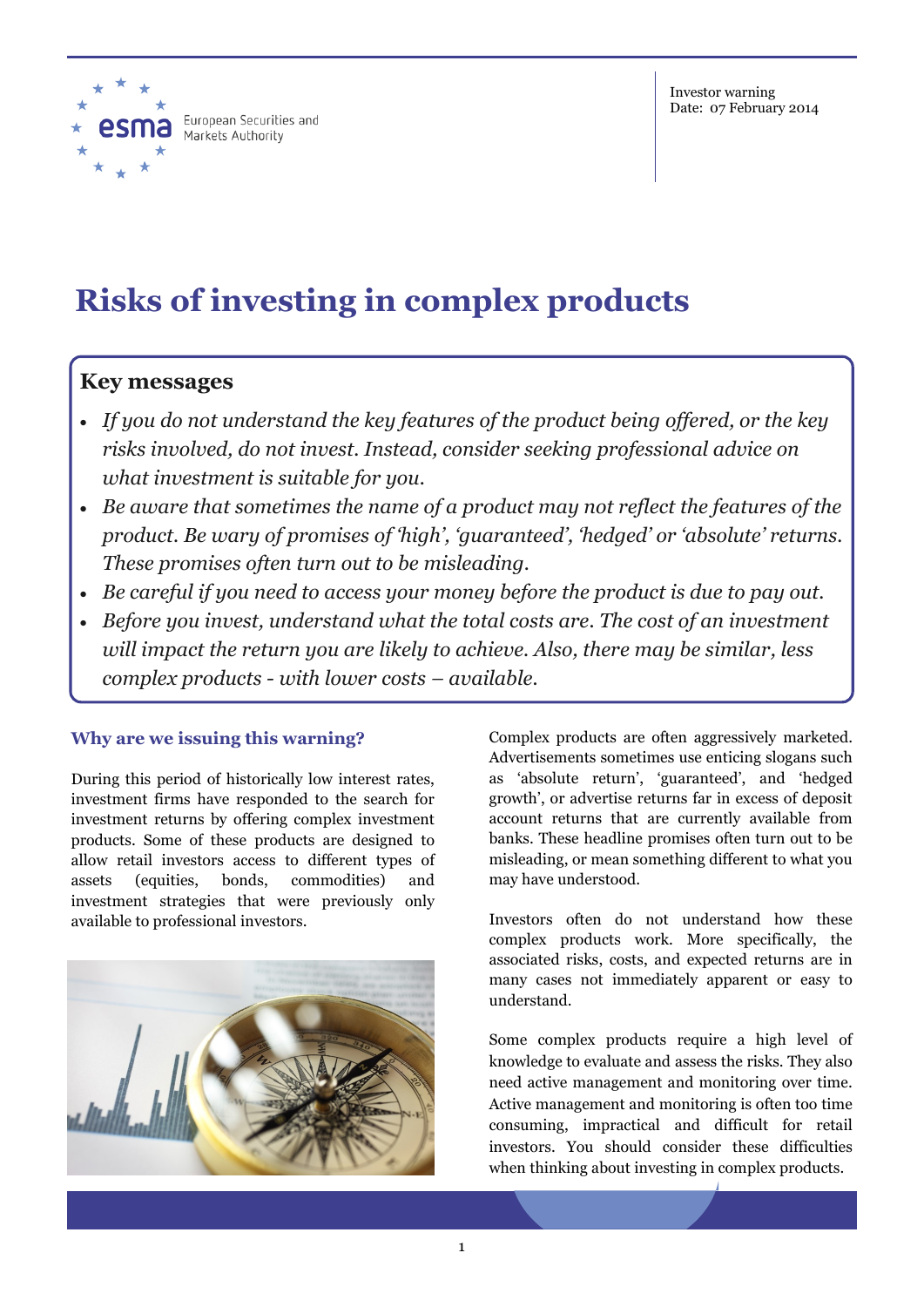

Organisations that are classified as professional investors should consider whether they are adequately equipped and have the expertise to perform the necessary level of active management and monitoring.

## **What 'complex products' are we talking about?**

Complexity is a relative term. Many elements can make a product difficult to understand. A product is likely to be considered complex if the product:

- is a derivative, or incorporates a derivative (a derivative is a financial instrument where the value is based on the value of another financial instrument, or of some other underlying financial asset or index, such as foreign currencies or interest rates – they are often included in a financial product to produce or enhance a certain investment strategy, as well as to hedge, or offset, certain risks);
- has underlying assets or indices that are not easily valued, or whose prices or values are not publicly available;
- has a fixed investment term with, for example, penalties in case of early withdrawal that are not clearly explained;
- uses multiple variables or complex mathematical formulas to determine your investment return;
- includes guarantees or capital protection that are conditional or partial, or that can disappear on the happening of certain events.

The following specific products are examples of products that should be considered as complex: asset-backed securities; types of bonds such as convertible or subordinated; certificates; contracts for difference (CFDs); credit linked notes; structured products; and warrants.



### **What are the main risks and disadvantages of investing in complex products?**

Although complex products can provide benefits to you, there are certain risks and potential disadvantages involved in investing in complex products. These risks and disadvantages may not be apparent, or easy to understand. You need to be fully aware of these risks and ensure you sufficiently understand the key features of a product in order to make informed investment decisions.

#### **Liquidity risk**

Liquidity risk is the risk that you will be unable to sell the product easily if you need to do so before the end of its term. If your product is not liquid, which is often the case for complex products, it is highly probable that you will have to sell the product at a heavy discount from purchase price (and you will therefore lose money) or will not be able to sell it at all.

#### **Leverage risk**

'Leverage' is a term used to describe ways or strategies to multiply potential gains and losses, such as by borrowing money or using products like derivatives. It may be suggested to you that you invest with leverage in order to possibly achieve higher returns, but you must keep in mind that leverage can easily multiply losses too.